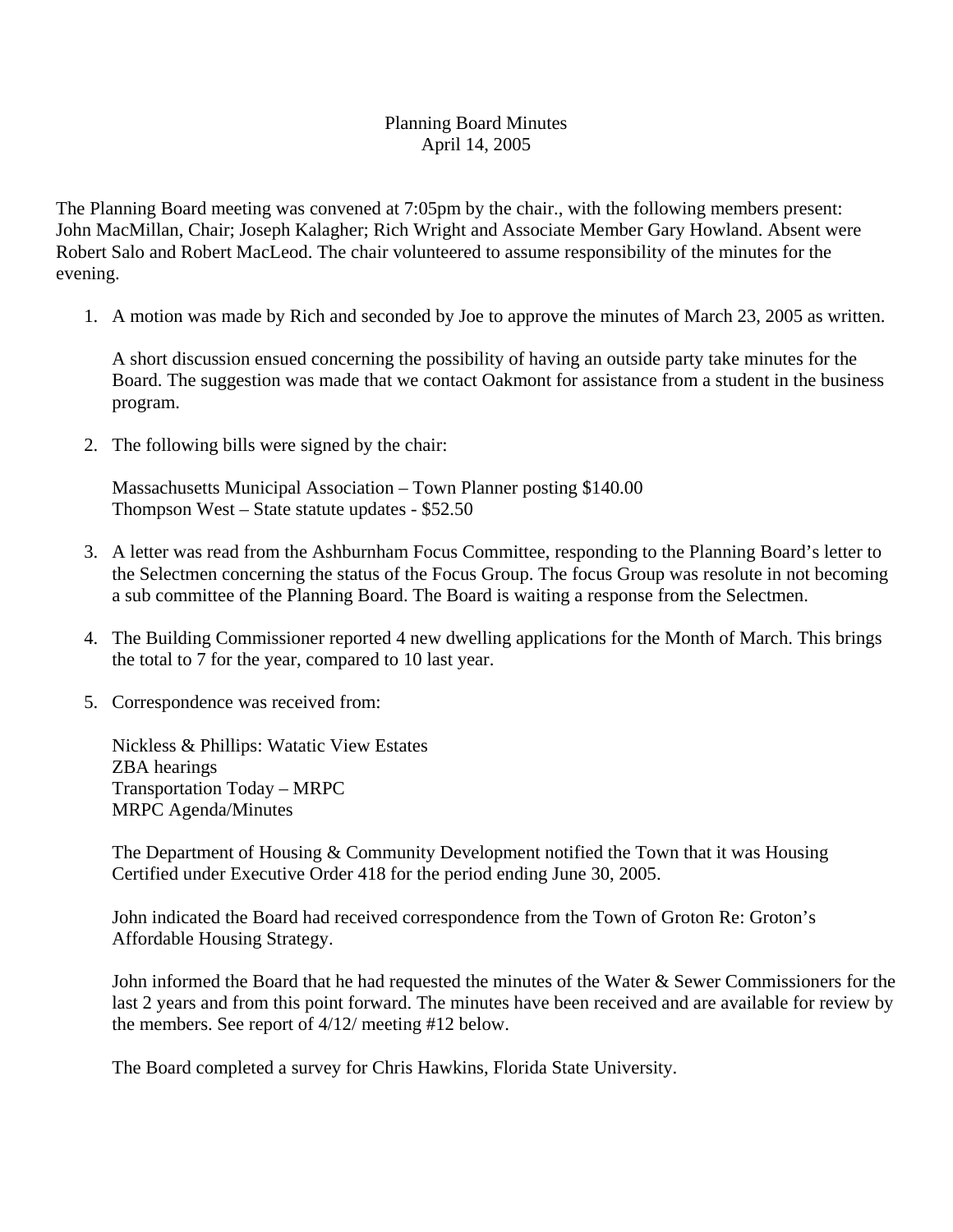6. 7:15 appointment – Robert Higgins-Steele; re: Lots on Ferin Road

Mr. Higgins-Steele was represented by Attorney Thomas J. Harrington. Mr. Higgins-Steele is requesting that the Board review his property on Ferin Road to determine the adequacy of the road for an ANR endorsement. A plan Circa 1988 was presented to the Board. John brought the Board up to date on the history of the land. The Board will make an on sight visit at 6:30pm on Thursday April 21, 2005. Mr. Higgins-Steele will flag the property and make another appointment with the Board in approximately one month.

7. 7:30 appointment – James Parenteau – ANR – Packard Hill Road

Mr. Parenteau presented an ANR plan creating a 60,000 square foot lot from his parcel. The board questioned whether the lot was in the Water Supply Protection Overlay District. John motioned and Rich seconded to take the 21 day period for decision. Vote 3-0. Mr. Parenteau to check with Szoc Surveyors for clarification.

8. 7:45 appointment – Robert Raffi – ANR – 3 lots, Sherbert Road

Kristine Sheldon-Symonds presented an ANR plan showing 3 lots on Sherbert Road. John motioned and Rich seconded to endorse the plan as presented. Vote 3-0.

9. 8:00 appointment – Mike Hannon, Design With Nature – OSRD, Rindge State Road.

The Board notified Mr. Hannon that Town Council indicated that the common driveway easement/covenant and homeowners association paper work was not sufficient as to form and could not be approved. It was the consensus of the group that documents would include that the homeowners association would retain ownership of the open space. Mr. Hannon to contact a land use attorney for assistance and forward a draft copy to the Board. If an agreement cannot be reached by the decision deadline of May 22, 2005, the Board would request an extension.

The Board clarified some conditions on the preliminary plan approval for Design With Nature's OSRD off Sherbert Road.

10. Common Driveway Special Permit approval – Williams Road

John motioned and Rich seconded to approve the Common Driveway Special Permit for lots 2 & 3 on Williams Road submitted by Steeple View Realty Trust, with the following deletion in paragraph 1 of the covenant revised April 14, 2005: Delete the words "non exclusive" and to waive § 5.142.9 of the Ashburnham Zoning By-Law pertaining to the establishment of a homeowners association. See file for complete text of decision. Roll call vote 4 in favor, 0 against and 2 absent.

11. Common Driveway Special Permit approval – Sherbert Road

John motioned and Rich seconded to approve the Common Driveway Special Permit for lots 7 & 8 Sherbert Road, submitted by Cornerstone Land Consultants. Approval based on revised plans dated March 7, 2005 and revised Declaration of Common Driveway easements and covenants dated March 31, 2005, and to waive § 5.142.9 of the Ashburnham Zoning By-Law pertaining to the establishment of a homeowners association. See file for complete text of decision. Roll call vote 4 in favor, 0 against and 2 absent.